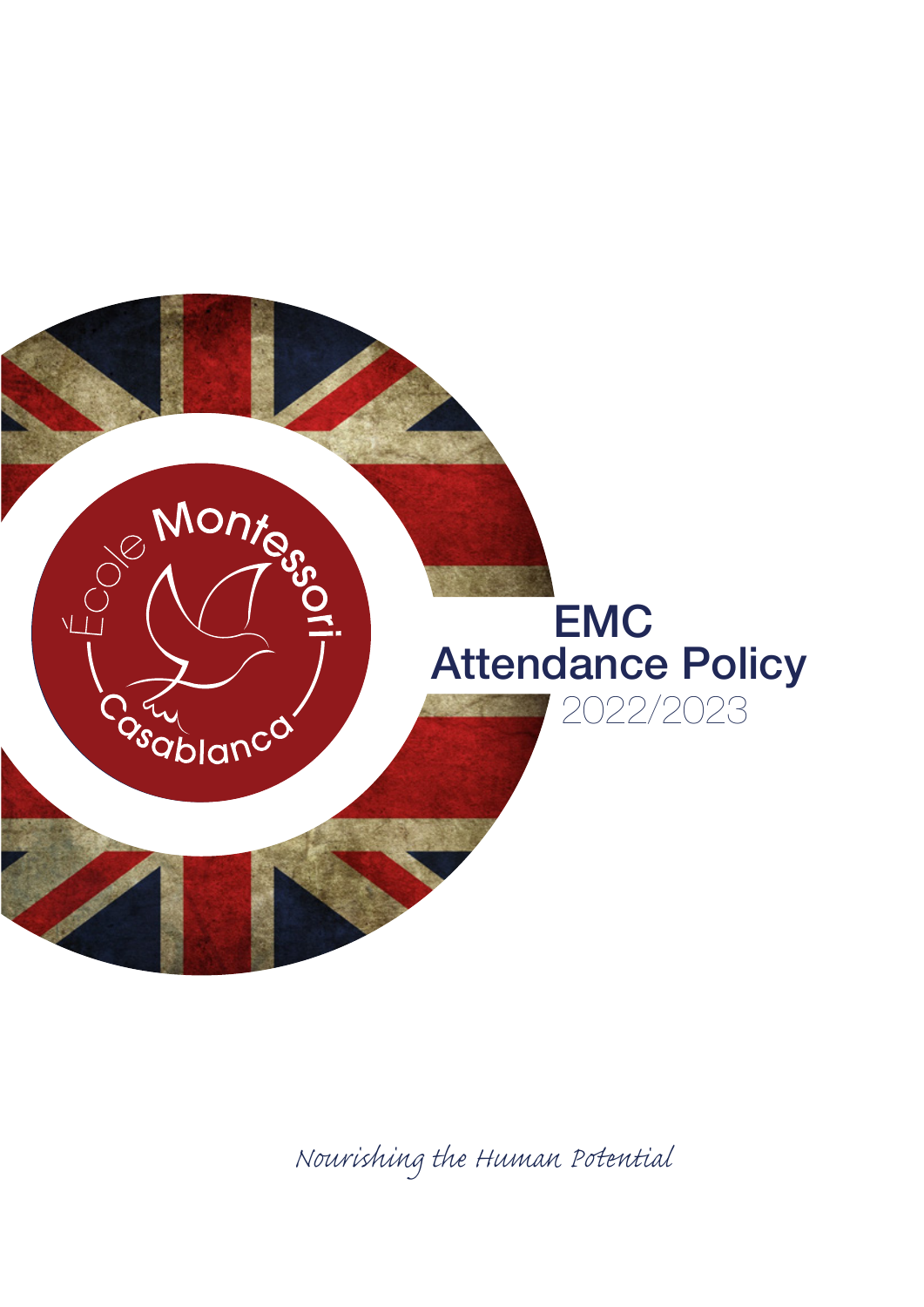

# EMC Attendance Policy

At EMC attendance is a priority and is critical to our children's academic success. Absences must be reported to the administration weekly by filing out the absence form. This form is to be delivered to the administration every Friday at noon. When a child is absent for more than two days, the guide must call the parents on the third day of absence so as to check on the health of the child and also the reason of his or her absence if not known. The school's cell phone is available at the administration. Following each call, the guide must fill the "Calls Follow-up" section in the Absence sheet.

In case a parent calls to notify the absence of his child, the administration will send an email to the guide with the information.

Any child's absence must be notified by the parents. Any absence that exceeds two days must be justified by a medical certificate. Unjustified absences will result in disciplinary action.

# Arrival & Dismissal

In order to encourage independence in each child, parents are asked to drop their child off and pick them up at the front gate.

Upon arrival, toddler children will be greeted by an adult from their environment every day, and then taken by little groups to their environment. The guides shall greet them in their classroom.

The primary children are greeted by the assistant and encouraged to join their environment on their own. The elementary children will join their environment on their own, where their guide will greet them.

To reduce children's anxiety about school, we request parents drop off and pick up the child in a brief manner. Following these rules will help to establish consistency and rituals that will reassure children.

At dismissal parents collect their child at the front gate, just outside the arrival/dismissal deck. The guide must make sure to arrive at the arrival/dismissal deck 5 minutes before dismissal time. S/he must group the children, and count them using his/her attendance sheet. The guide must dismiss the children one by one to his or her accompanying adult, making sure to say goodbye to each and every one.

In case a parent wants to discuss some matter with the guide, the guide should ask them to wait on the side until all the children are dismissed. In case the guide does not recognize the accompanying adult, s/he must not dismiss the child until the ID of the person is verified either by checking the "Authorized Accompanying Adults" sheet, or by calling the parent.

# A Child is Late

Punctuality is a school value. This is imperative in efforts to maintain our school structure and best practices in education. Parents are requested to make a commitment to bring their child on time every day.

When a student incurs more than 3 late days in the same trimester, the parents must be notified. The family will receive a written warning. If the problem persists the school reserves the right to disciplinary action.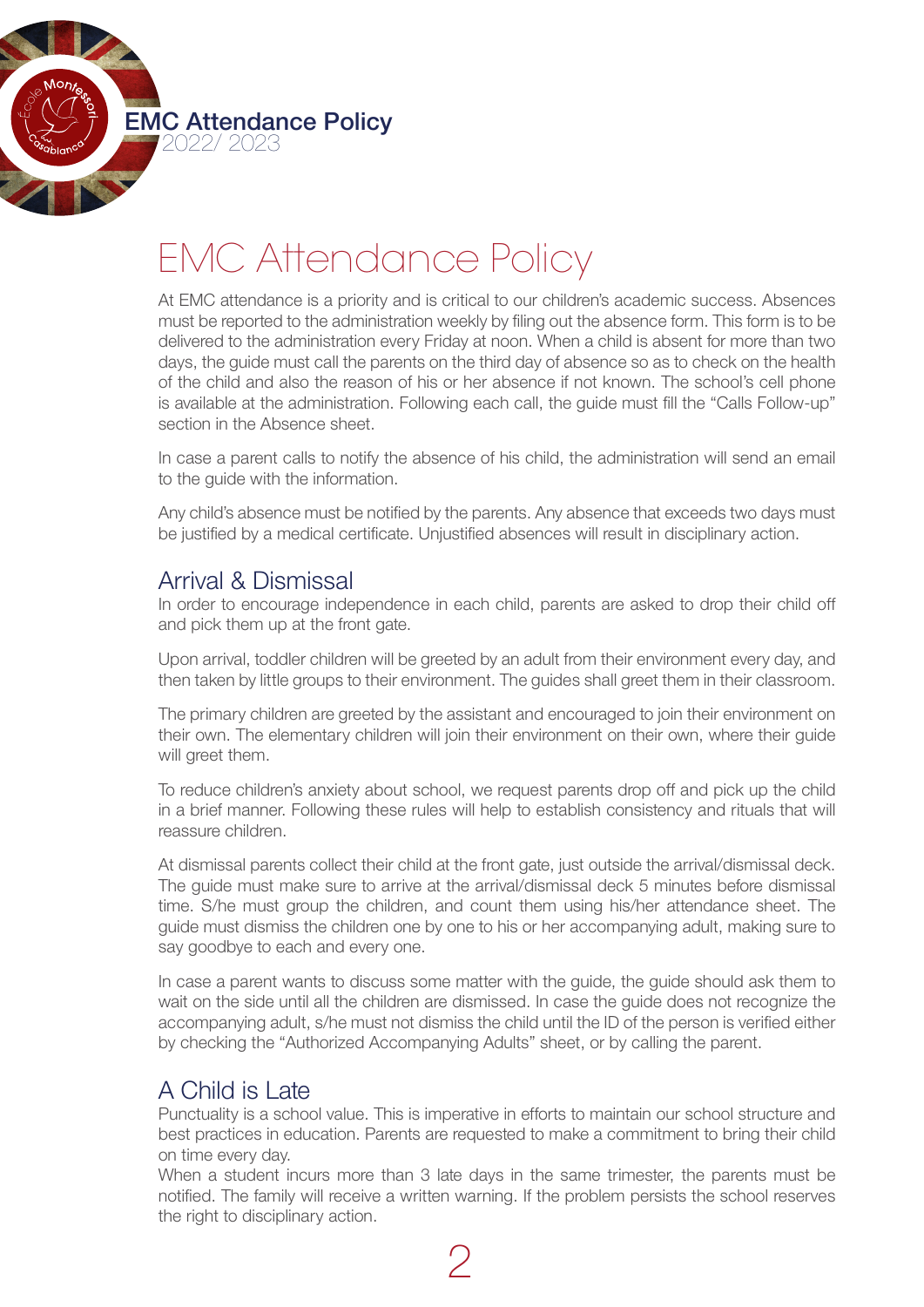

#### • Toddlers

Children are expected between 8:50 am and 9:00 am. After 9:00 am, the child is considered late. At 9:10 am the school gates are closed and no child will be admitted, unless with prior notice.

In case a child arrives between 9:00 am and 9:10 am, s/he will be greeted by the doorman and will wait at the arrival deck until 9:10 am. The children will be sent to their environments at 9:10. The classroom assistant must record all the late children on the absence sheet.

#### • Primary/Elementary

Children are expected between 8:10 am and 8:20 am. After 8:20 am, the child is considered late. At 8:31 am the school gates are closed, and no child will be admitted unless with prior notice.

In case a child arrives between 8:20 am and 8:30 am, s/he will be greeted by the doorman and will wait at the arrival deck until 8:30 am. The children will be sent to their environments at 8:30. The classroom assistant must record all the late children on the absence sheet.

## How to join one's environment?

Children who are late are able to join their environment at 11:15 am. These children will be greeted by the doorman and taken to their environment. These children are to be considered absent on the absence sheet.

## **Dismissal**

The children's dismissal times are the following: Toddler Community: 3:20 pm Primary: 3:10 pm Elementary: 3:30 pm HoY: 4:30 pm / 6:00 pm

The staff must remain at the dismissal deck up to 15 minutes after dismissal time. In case a parent is 10 minutes late for pick up, the guide should call the parent to check on their time of arrival, and mention they will be leaving the child with the security agent until their arrival.

After 3:45 pm the school is no longer responsible for the children.

# Early Departure

We request from the parents that early departures be justified and the administration notified in advance. The administration is responsible for notifying the guide of an early departure.

Upon an early dismissal, both the guide or assistant and the accompanying parent must sign our pink "Sign Out" sheet and submit it to the administration.

# Assiduity

At EMC attendance is a priority and is critical to your child's academic success. EMC is a school of choice. Families who actively choose to enroll their children in EMC have opted for an educational program, with all of its rich researched-based Montessori materials, presentations and experiential learning. This cannot be duplicated outside the environment, which makes your child's daily attendance even more critical for success.